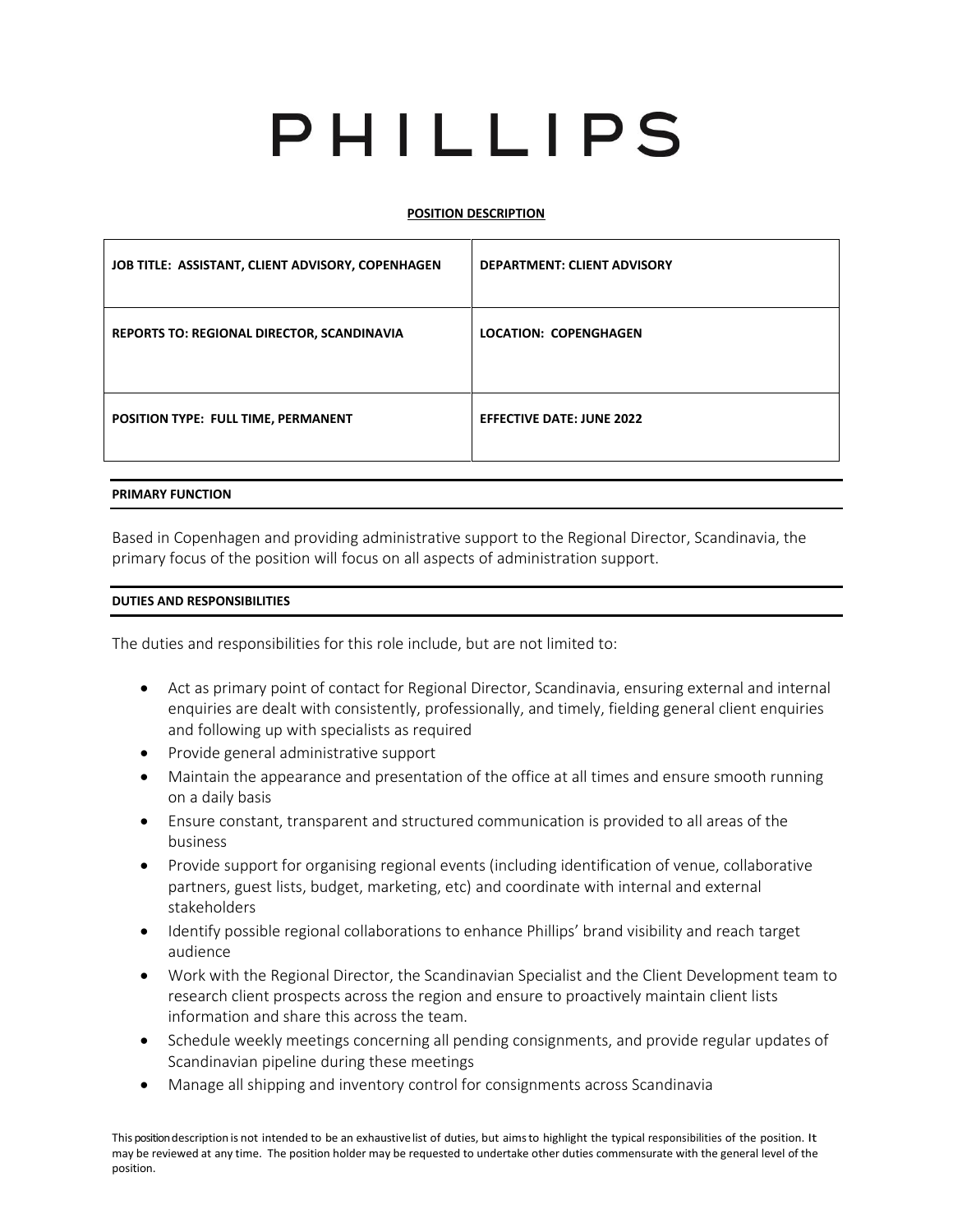- Coordinate shipping quotes between Shipping Dept and clients
- Coordinate all information for written, telephone or auction-room bids when requested
- Assist with client communication ahead of auctions and follow up after auctions
- Assist the Regional Director with follow-up of requests from clients (buyers or sellers) as required
- Assist Regional Director to ensure profile building across digital channels in close cooperation with Phillips Social Media Manager to agree online content
- Attend local gallery openings and provide overview of gallery & museum openings in the region
- Undertake full coordination responsibilities with internal stakeholders for travelling exhibitions
- Coordinate and follow up regional cost budget
- Support with personal assistance and administration to the Regional Director, Scandinavia and visiting colleagues
- Provide support booking/arranging travel as required
- Provide support with expense reporting
- Check all invoices before forwarding for payment
- Updating and maintaining Phillips' computer systems and databases and link to IT as needed
- Liaise with Health & Safety and Security departments in London as needed
- Perform ad-hoc tasks as requested

# **EDUCATION AND TRAINING**

- Strong passion for art & design (Art History background desirable)
- Languages: Fluent in Danish written / spoken. Preferably fluent in Scandinavian languages. Fluent in English – including written and spoken to an excellent standard is essential to the role.
- Internship or work experience within the same / similar industry is desirable

# **PROFESSIONAL SKILLS AND EXPEREINCE**

- Ability to deal effectively and efficiently with multiple tasks
- Excellent organisation skills
- Strong attention to detail
- Ability to communicate in a professional manner with a wide variety of people including superior written and spoken communication.
- Ability to prioritise effectively and adjust with change
- Ability to work to strict deadlines and in high pressure situations
- Ability to work individually on own initiative and as part of a team
- Ability to learn Phillips' internal processes and systems
- Computer literate

# **WORKING CONDITIONS**

This position description is not intended to be an exhaustivelist of duties, but aimsto highlight the typical responsibilities of the position. It may be reviewed at any time. The position holder may be requested to undertake other duties commensurate with the general level of the position.